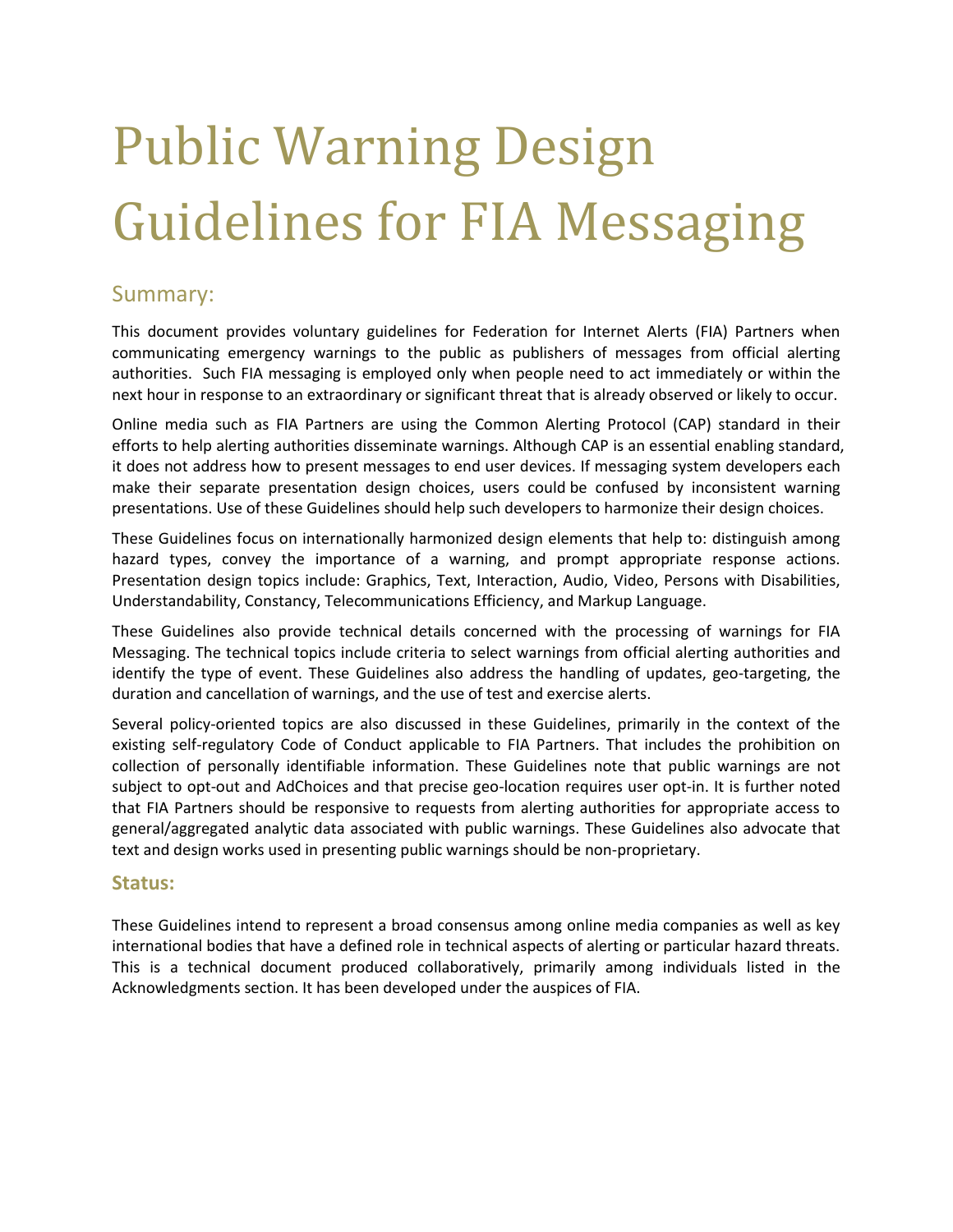# **Table of Contents**

| 1.           |  |
|--------------|--|
| 1.1.         |  |
| 1.2.         |  |
| 1.3.         |  |
| 2.           |  |
| 2.1.         |  |
| 2.2.         |  |
| 2.3.         |  |
| 2.4.         |  |
| 2.5.         |  |
| 2.6.<br>2.7. |  |
| 2.8.         |  |
| 2.9.         |  |
| 2.10.        |  |
|              |  |
| 3.           |  |
| 3.1.         |  |
| 3.2.         |  |
| 3.3.         |  |
| 3.4.         |  |
| 3.5.         |  |
| 3.6.         |  |
| 3.7.         |  |
| 3.8.<br>3.9. |  |
| 3.10.        |  |
| 4.           |  |
| 4.1.         |  |
| 4.2.         |  |
| 4.3.         |  |
| 4.4.         |  |
| 4.5.         |  |
| 4.6.         |  |
|              |  |
|              |  |
|              |  |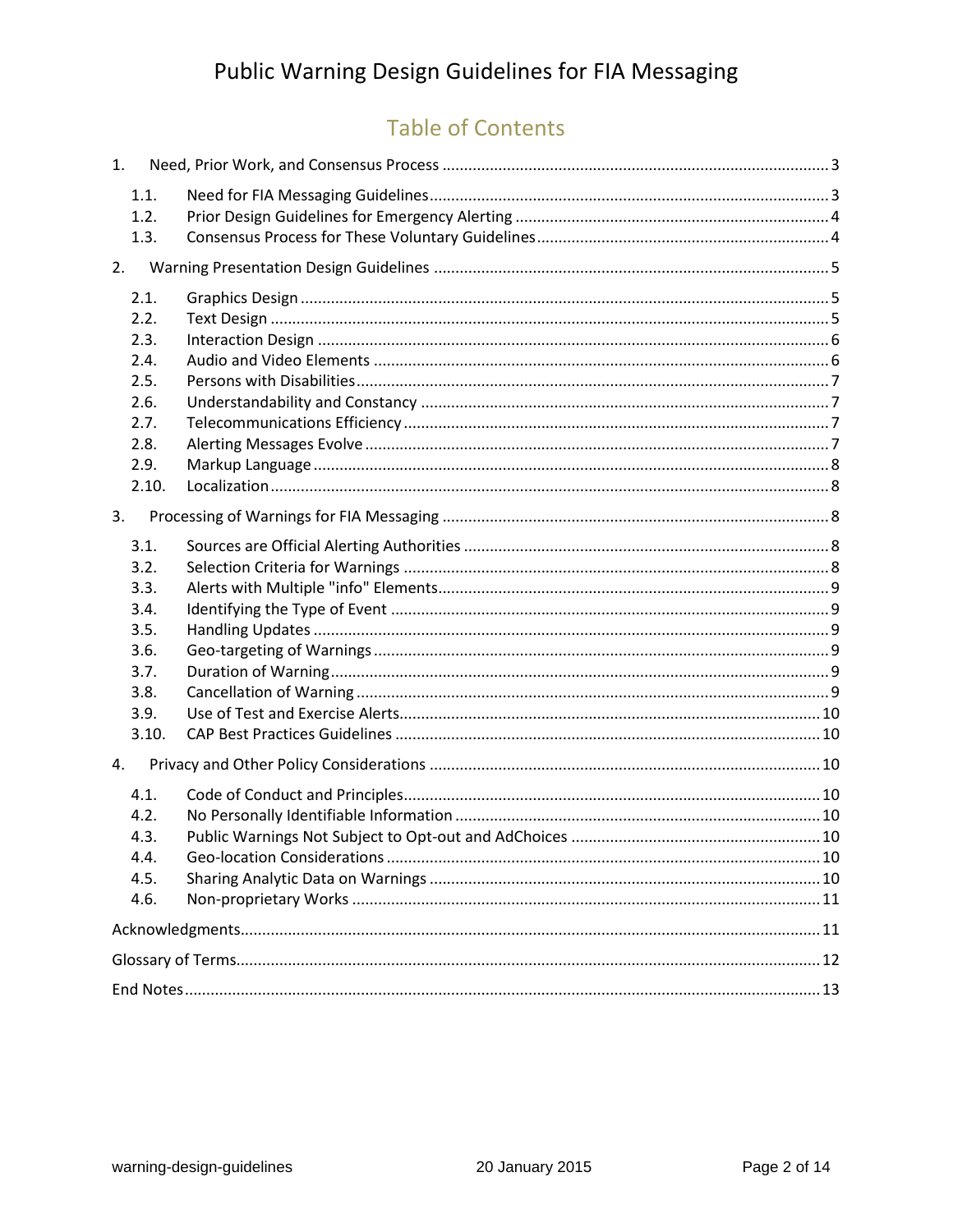## <span id="page-2-0"></span>1. Need, Prior Work, and Consensus Process

## <span id="page-2-1"></span>1.1. Need for FIA Messaging Guidelines

Telecommunications is a crucial part of the emergency warning infrastructure. For instance, through a public-private collaboration requiring huge investments in specialized technology, television stations insert certain official warnings as a "text crawl" in broadcast television. Yet, more and more people are using online media and would not get a warning on broadcast television. Mechanisms to present such warnings to people online have become practical because of the adoption of the Common Alerting Protocol (CAP) standard [ 1 ] (International Telecommunication Union Recommendation X.1303).

CAP-based online media warning to the public was pioneered on a large scale in the Google.Org Public Alerts initiative [ 2 ] and by Conversant (tornado warning shown right) in its role as a Partner in the Federation for Internet Alerts (FIA). [ 3 ] FIA is a facilitator for Internet technology and services collaboration among companies, non-governmental organizations, and alerting authorities to promote standards-based, all-hazards, all-media, authoritative alerting for societies worldwide. FIA messaging refers to online communications by FIA



The National Weather<br>Service has issued a **TORNADO** 

**WARNING** 

TAKE SHELTER

Partners, which may involve use of "ad servers" and other technologies normally used to disseminate advertising for publishers but here used to convey public warnings in the event of an imminent threat.

Online media such as FIA Partners are increasingly leveraging CAP-enabled resources and capabilities to help alerting authorities disseminate warnings to people online in threatened areas. Sending CAPenabled warnings via online media has certain advantages. When a CAP message includes geographic information, alerts can be more precise in geo-targeting just those who need to be alerted. Online warning may also allow people to selectively see warnings based on what they need/want and what they are doing, which should be better than providing warnings based solely on where they are. In addition, CAP-enabled alerting can efficiently address a wide range of devices: desktop and laptop PCs,

tablets, smart phones, cell phones, highway signs, and in-car navigation devices, among many others.

CAP is essential in that it standardizes the format of alert messages, but CAP does not address how alert messages should be presented to a person receiving the message. Messaging system developers each make their separate choices on presentation design aspects, such as specific warning text, fonts, icons, and colors. In addition, the varying characteristics of display devices must be taken into account, as in the

range of presentation designs developed by Conversant and the U.S. National Weather Service for different sizes and orientation across different devices

(examples shown right).

The need for FIA messaging guidelines in the presentation of public warnings arises





The National Weather<br>Service has issued a

**TORNADO** 

**WARNING** 

DEARBORN, **BUTLER.**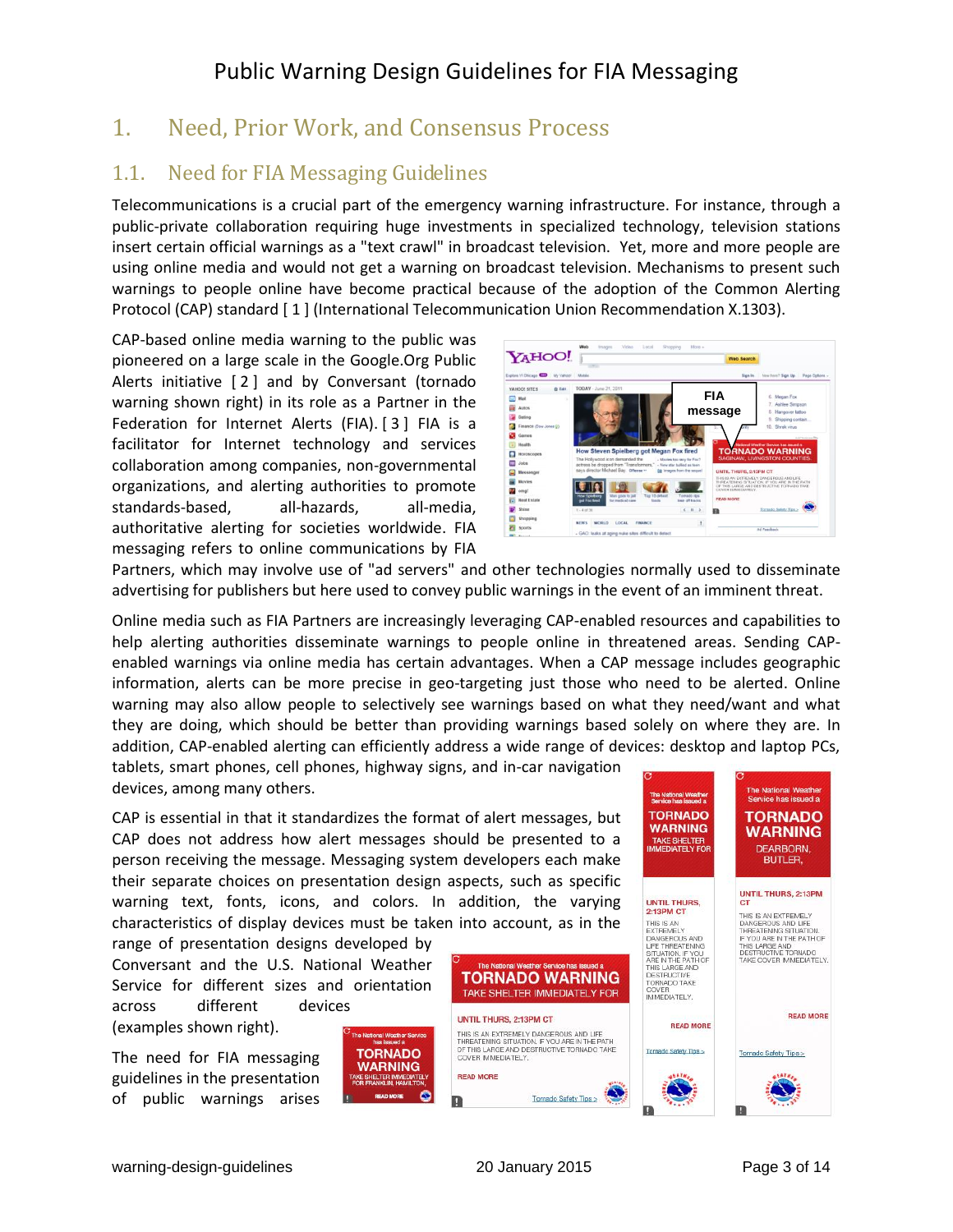because different online media will be presenting warnings across overlapping audiences. That means people online could receive inconsistent presentations of warnings for the same event. Inconsistent presentation of warnings can be confusing, and confusion is dangerous in life-threatening situations.

#### <span id="page-3-0"></span>1.2. Prior Design Guidelines for Emergency Alerting

Various consensus-building initiatives have addressed to some degree the need for harmonized presentations of alert information. The World Meteorological Organization (WMO) provides consensus expert guidance concerning warnings, such as the "Guide on Improving Public Understanding of and Response to Warnings" [ 4 ] and the "Guidelines on International and Cross-Border Collaboration in the

Warning Process" [ 5 ]. A procedure for evaluating image effectiveness in the context of safety symbols is included within the standard "Criteria for Safety Symbols" (ANSI Z535.3-2011), which provides general criteria for the design, evaluation, and use of safety symbols. [6] Canada has published its "Common Look and Feel Guidance" for its National Public Alerting System. [ 7 ] Also, the MeteoAlarm initiative [ 8 ] standardized certain aspects of weatherrelated alerts across 30 European nations and 35 languages. The U.S. Wireless Emergency Alert (WEA) system has also defined some details in certain kinds of alerts. An example WEA message disseminated during Hurricane Sandy in 2012 is shown right.



With regard to standardized symbols for emergencies, a report by Nuwan Waidyanatha [ 9 ] notes that the United Nations Office for the Coordination of Humanitarian Affairs (OCHA) has defined 500 symbols for humanitarian response [ 10 ]. He also notes that the government of Canada designed emergency mapping symbols [ 11 ] and that the U.S. Department of Homeland Security sponsored development of a set of symbols [ 12 ]. (Example symbols from each set respectively are shown right for landslide, fire, and tornado hazard threats).



#### <span id="page-3-1"></span>1.3. Consensus Process for These Voluntary Guidelines

It is necessary to assure that the specific text in each language for each kind of warning (tornado, flood, etc), as well as design aspects such as fonts, colors, symbols, and logos, are acceptable to the alerting authorities for the affected areas. FIA messaging is seen as publishing, not authoring nor editing the essential content of messages.

FIA Guidelines for online warnings presentation will be useful to the degree that consensus encompasses not only online media but official alerting authorities and the communities of hazard experts that support them. The communities of hazard experts typically deal with particular types of hazard threats (cyclones, earthquakes, tsunami, volcanoes, chemical spills, etc). For instance, advice on design guidance should be sought from the Intergovernmental Oceanographic Commission (IOC) for tsunami warnings, and the International Civil Aviation Organization (ICAO) for volcanic ash warnings. MeteoAlarm already has consensus on certain symbols, fonts, text, and colors for weather alerts in Europe, and OCHA already has some consensus on its set of symbols for emergencies.

In developing consensus on presentation design for online warnings, liaison should be maintained with the OASIS Emergency Management Technical Committee (EM TC), which handles the CAP standard. CAP has been very successful with standardizing the exchange of alerting information and its experts are likely to have strong interest in and familiarity with how warnings are presented. In addition, the EM TC should review draft warning presentation proposals for any CAP implications.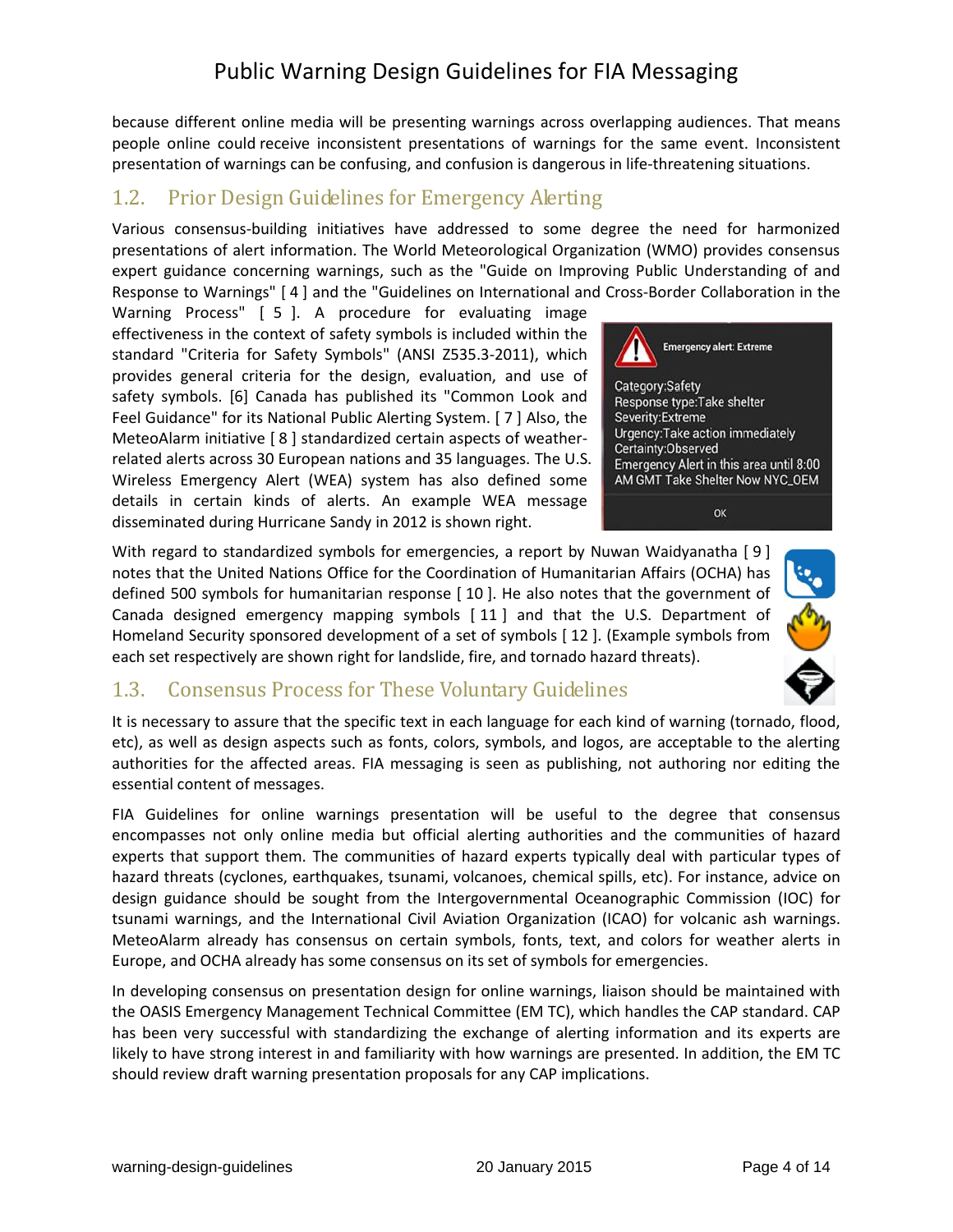#### warning-design-guidelines and the 20 January 2015 Page 5 of 14

## Public Warning Design Guidelines for FIA Messaging

As an aid to FIA Partners that implement public warning using these Guidelines, and to facilitate review of key components by FIA Supporting Authorities, a FIA Reference Service should be maintained online for the sharing without charge of: these Guidelines, samples of public warnings through FIA messaging, common message design and delivery components, and other pertinent policy and technology materials.

# <span id="page-4-0"></span>2. Warning Presentation Design Guidelines

FIA messaging is employed only when people need to act immediately or within the next hour for an extraordinary or significant threat that is already observed or likely to occur. The following warning presentation design guidelines are intended for use by online media in developing communications that help disseminate official alerts of significant hazard threats, and thereby prompt people online in the alerting area to better protect life and property. (To understand how CAP can be injected into online display space it may be useful to view the video titled "The Evolution of Online Display Advertising".  $[13]$ 

For specifics about selecting warnings from official sources of CAP alerts see section 3, Processing of Warnings for FIA Messaging.

## <span id="page-4-1"></span>2.1. Graphics Design

Creatives used for public warnings through FIA messaging should include a pictograph depicting the action to be taken (example tsunami pictograph shown right). Pictographs used in any particular country should be from a common design set, such as one of those sets of symbols noted in 1.2 above.

Creatives used for public warnings through FIA messaging should include the logo of the alerting authority (example shown right) linked to the primary Web resource, if included in the CAP alert, and otherwise to the alerting authority Web site.

For each authority and each type of hazard event in use for public warnings through FIA messaging, an authority logo and at least one scalable pictograph should be available on the FIA Reference Service.

#### <span id="page-4-2"></span>2.2. Text Design

The main warning text should be presented as solid, pure white (RGB=255,255,255) against a background color of solid, pure red (RGB=255,0,0).

Text fonts should be selected for high readability at all sizes anticipated. Text should be presented statically, rather than with any animation effects or scrolling.

FIA messaging may sometimes have enough space for the presentation of extended text passages (which may be static text or text taken dynamically from CAP alert elements such as "description", "instruction", and "areaDesc"). More commonly, there will be room for only an excerpt of the text passage. To create an excerpt, an ellipsis can be used to indicate where the text has been truncated. However, finding a word break is problematic in some languages. In those cases, consultation with an expert is needed on how to process text passages that may need to be truncated.

It can be useful to define a method for generating a short warning phrase based on the event type (e.g., "Tornado", "Tsunami", "Hurricane") together with a term associated to the value of the CAP "severity" element ("Extreme" or "Severe") and the value of the CAP "certainty" element ("Observed" or "Likely"). In the case of a tsunami, the four short warning phrases might be: "**Warning! Extreme Tsunami Observed**", "**Warning! Extreme Tsunami Likely**", "**Warning! Severe Tsunami Observed**", "**Warning! Severe Tsunami Likely**".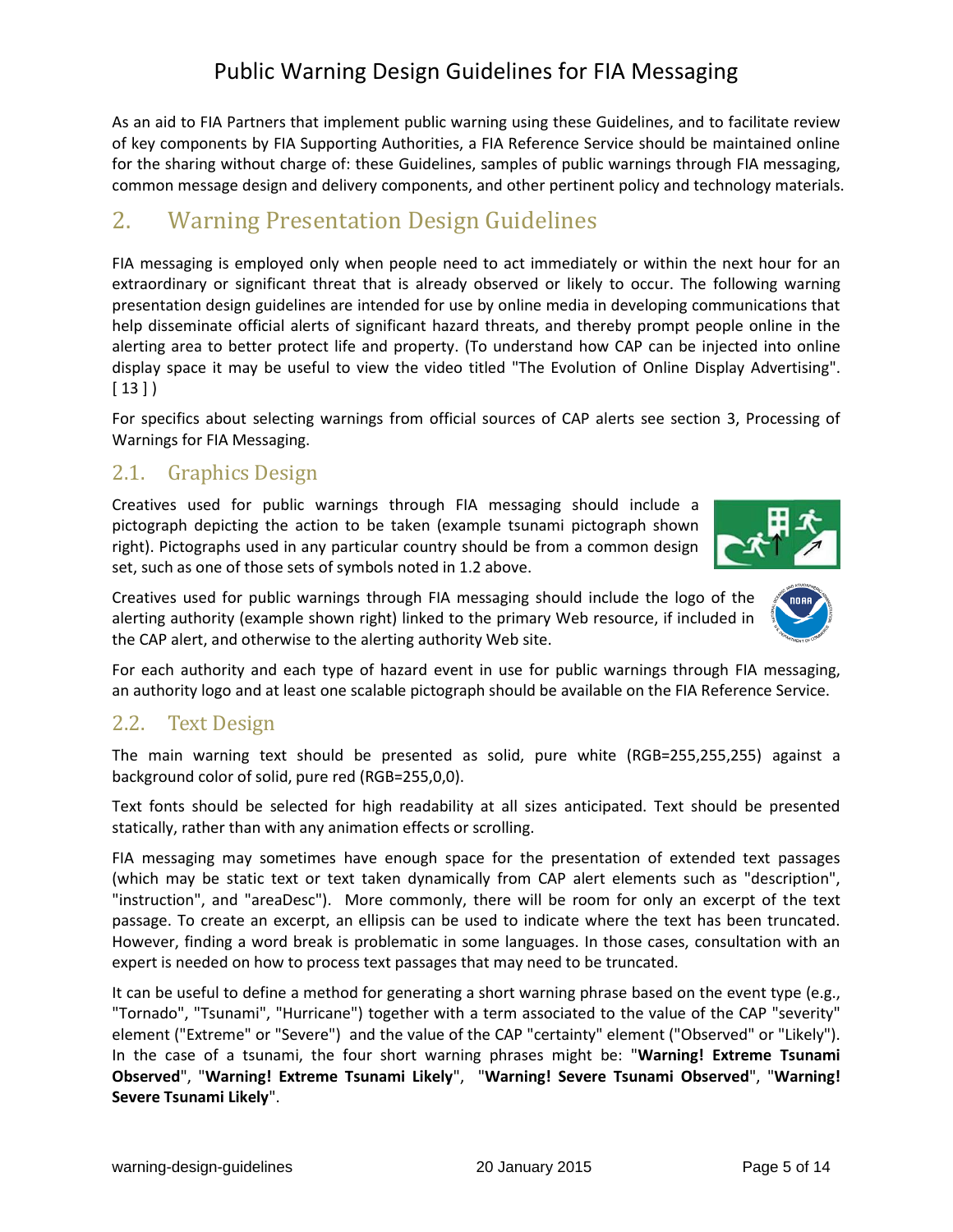The character length of the text message is a primary consideration for warnings through FIA messaging. If more than 100 text characters would be readable in a message on a particular device, the value of the CAP "headline" element should be shown. However, that much space may not be available because FIA messaging areas, particularly on mobile devices, are typically much smaller than the full presentation area on the device. Size is an especially tight constraint for the smallest devices such as smart phones, smart watches, etc.

To optimize the highly constrained space while remaining readable, static pre-defined ("canned" or "pre-scripted" ) text messages should be selectable for a range of character lengths. Canned text for public warnings through FIA messaging should be available on the FIA Reference Service. For illustration, the series of progressively shorter text shown in Table 1 might be selectable to produce different sized FIA messages for an "extreme tsunami observed" warning.

#### **TABLE 1. TEXT MESSAGES OF VARIOUS LENGTHS**

- 100 Tsunami danger on the coast. Go to high ground, up to third floor, or inland. Listen to local news.
- 90 Tsunami danger on the coast. Go to high ground or move inland. Listen to local news NWS
- 78 Tsunami danger on the coast. Get higher or move inland. Listen to local news.
- 56 Tsunami danger on the coast. Get higher or move inland.
- 41 Tsunami danger. Get away from the coast.
- 34 Warning! Extreme Tsunami Observed
- 25 Warning! Extreme Tsunami
- 16 Tsunami Warning
- 7 Tsunami

It should be noted that the 90 character limit is a specific requirement of the WEA system.

#### <span id="page-5-0"></span>2.3. Interaction Design

Any public warning through FIA messaging that is presented on an interactive media such as a Web page should be interactive for the click action. (Herein, the click action encompasses a range of user actions including a tap or press gesture and various other ways for users to trigger a click event.)

The default action for a click on the authority logo within the FIA message should be to link to the alerting authority Web site.

The default action for a click anywhere else on the FIA message should be to link to the primary Web resource URL in the "info/web" element if included in the CAP alert and otherwise link to the alerting authority Web site.

#### <span id="page-5-1"></span>2.4. Audio and Video Elements

When specifically agreed by the relevant alerting authorities, the presentation of a public warning through FIA messaging may be accompanied by a distinctive tone which has particular audio characteristics. To minimize possible confusion, such public warnings through FIA messaging should not be accompanied by any such tone in the absence of a specific agreement.

Public warnings through FIA messaging may take the form of a video pre-roll. In that case, the design of the warning displayed as a pre-roll should be similar to FIA messaging as otherwise described in these Guidelines.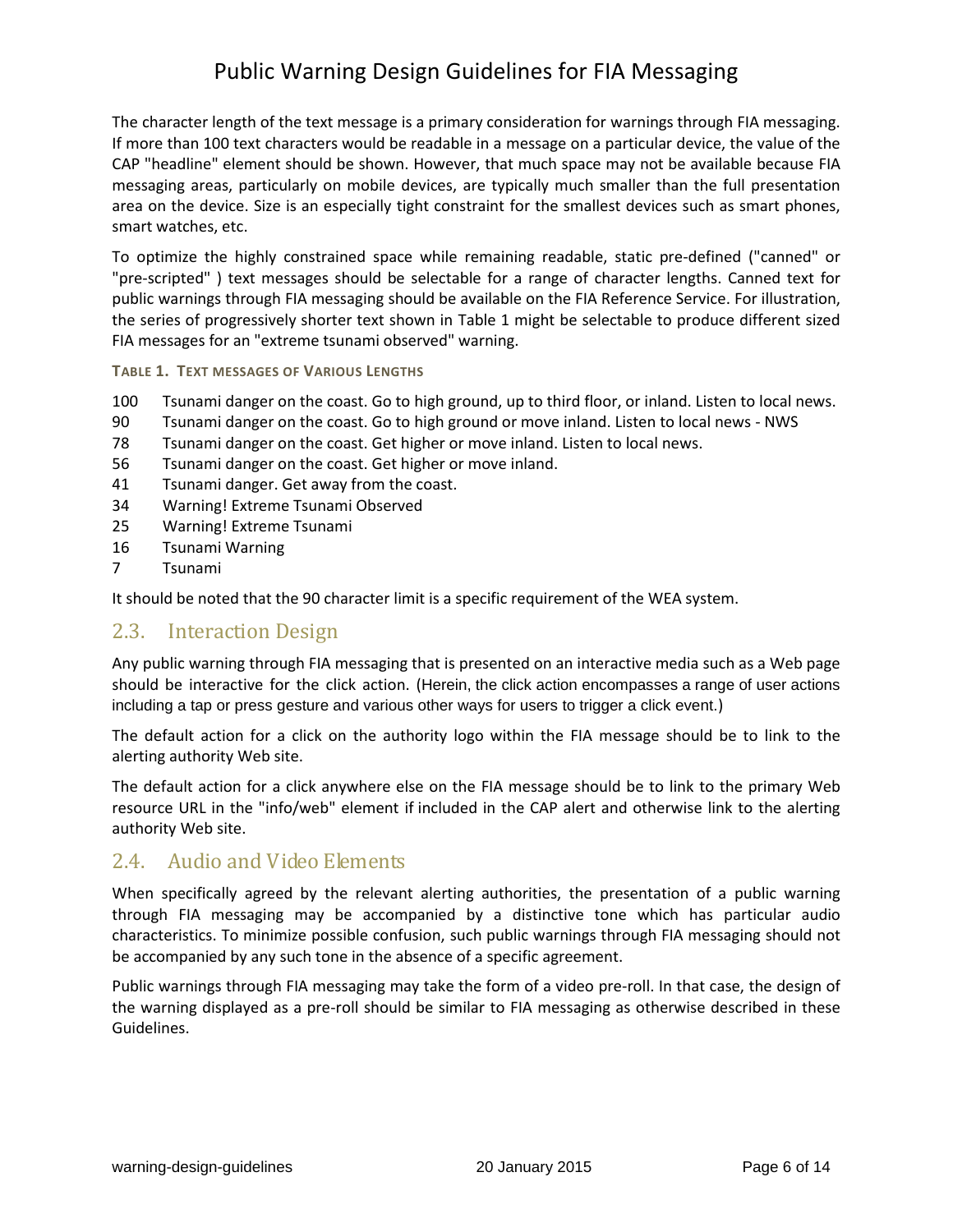#### <span id="page-6-0"></span>2.5. Persons with Disabilities

In compliance with Section 508 of the U.S. Rehabilitation Act [ 14 ], public warnings through FIA messaging should be accessible to persons with disabilities by application of the Web Content Accessibility Guidelines [ 15 ] and other countries may have similar requirements. For example, the pictograph in Section 2.1 should have alternative text for screen readers such as: <img src="tsunami.svg" alt="tsunami warning, get higher or move inland" />.

It should be noted that whenever there is a choice between displaying text as a graphic versus using actual text, the use of actual text is much preferred. For example, it is better to code an HTML text element with the words "Tornado Warning" than to have those words in an image element.

It should also be noted that in an online advertising context, automatic playing of audio may be restricted by network policy and may also require user opt-in.

#### <span id="page-6-1"></span>2.6. Understandability and Constancy

The public warning through FIA messaging should be as simple as possible while communicating essential information, with the most important information presented first.

Given the potentially life-critical nature of public warnings, it is important that the public warnings through FIA messaging are readily understandable by people who receive them. The results of surveys can be instructive in this regard, and should be supplemented by realistic and representative user testing.

Unless there is a compelling need for revising the design of a warning through FIA messaging, the design should be constant over long periods of time. It is in the nature of public warnings subject to these Guidelines that only rarely would a particular person receive multiple warnings per year.

#### <span id="page-6-2"></span>2.7. Telecommunications Efficiency

As the speed of telecommunications continues to increase, the file size of messages has tended to become ever larger. However, the efficient use of telecommunications capacity should remain a major concern in the context of public warning during emergencies. This concern is driven by several considerations: it is sometimes necessary to communicate very rapidly to a very large number of devices in an alerting area; the telecommunications capacity in an alerting area may be limited even in normal use and overstressed in an emergency due to its heavy use by the people affected; and, the usual telecommunications capacity may be degraded due to effects of the emergency itself.

One of the critical factors in efficient telecommunications is the total size of the information that must be delivered. Important considerations specific to file size in a CAP alert setting are documented in a 2012 report by the Centre for Security Sciences of Public Safety Canada. [ 16 ]

#### <span id="page-6-3"></span>2.8. Alerting Messages Evolve

Changes can be expected in how hazard threats are communicated to the public by alerting authorities. For instance, many hazard alerting systems today differentiate hazard threats according to an "Advisory, Watch, and Warning" scale. Because surveys have found that this scale remains confusing to the public, the U.S. National Weather Service is working to simplify alert messaging. This simplification should be complementary to the way CAP uses urgency, severity, and certainty to rank a hazard threat according to "how soon", "how bad" and "how sure". There is also ongoing work to make public alert messaging less focused on characterizing the hazard event and more focused on what impacts the event will likely have on the particular community. This impact-based alerting should also be complementary to adoption of CAP, especially the CAP distinction between the "description" and "instruction" elements.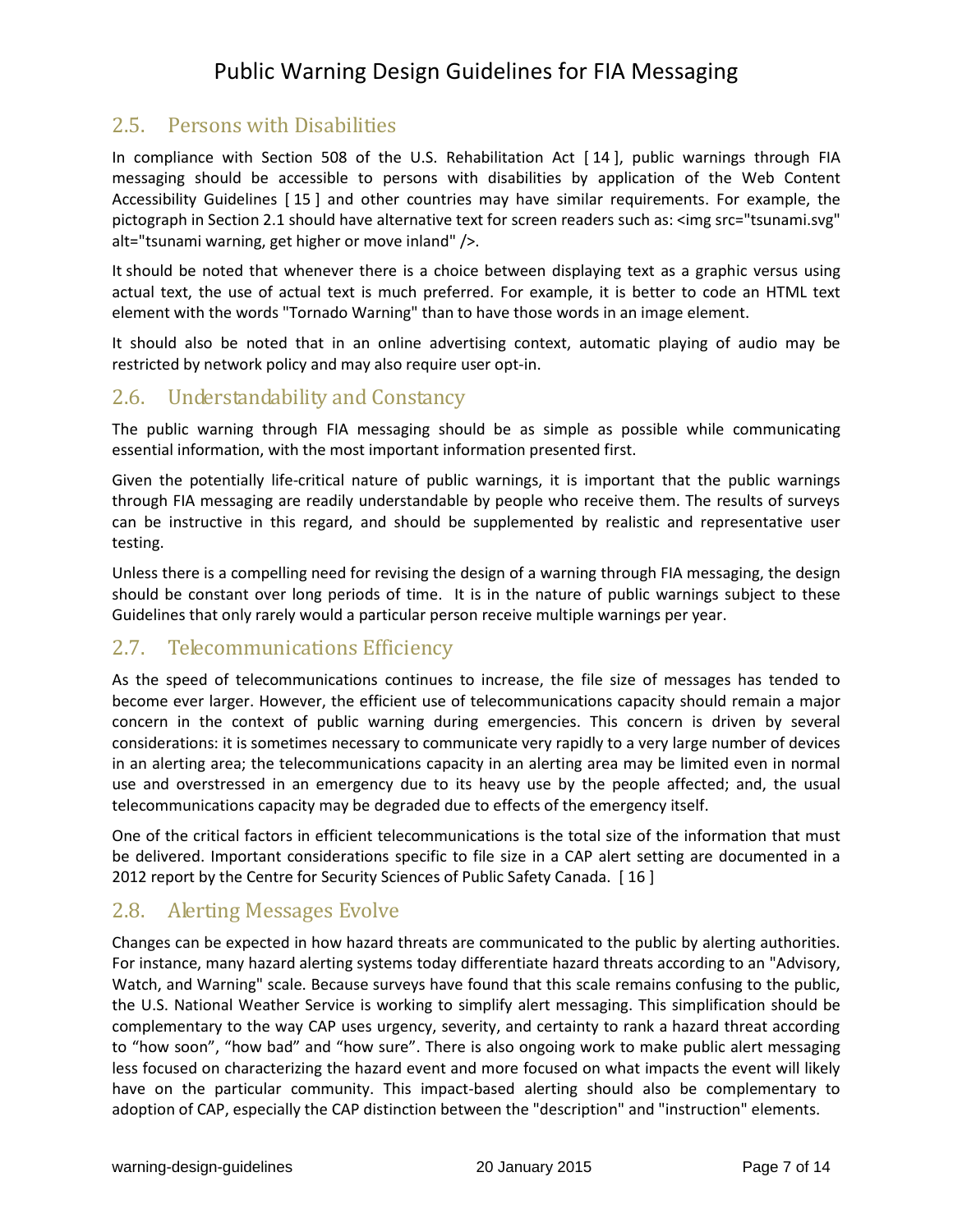#### <span id="page-7-0"></span>2.9. Markup Language

In order to speak to users universally and consistently on personal computers, tablets, smart phones and future devices, FIA Partners should publish the creative in HTML 5. Future updates to HTML 5 or future versions of HTML may require updates to the creative after sufficient internal quality assurance.

#### <span id="page-7-1"></span>2.10. Localization

In designing for presentation of text in warnings, the principles of internationalization and localization should be used to optimize the user experience. The design should take into account preference settings, typically selectable at the device level and often selectable at the application level as well.

# <span id="page-7-2"></span>3. Processing of Warnings for FIA Messaging

## <span id="page-7-3"></span>3.1. Sources are Official Alerting Authorities

Official alerts are to be pulled from or pushed from a host server operated on behalf of an officially designated alerting authority or one of its designated agents, which authority should be registered in the international Register of Alerting Authorities. [ 17 ] Official alerts are here assumed to be in CAP format and an alert is typically referenced as an item in a news feed maintained by the alerting authority.

To minimize delay, alert sources such as news feeds should be augmented so that alerts can be delivered immediately. For instance, the Alert Hub approach pioneered by Google.Org can be used to push an alert notification to subscribers. [ 18 ]

#### <span id="page-7-4"></span>3.2. Selection Criteria for Warnings

Only a fraction of all CAP alert messages are regarded as public warnings in the scope of these Guidelines. In the case of the U.S., public warnings through FIA messaging meet the criteria for "Imminent Threat Alert" per the United States Code of Federal Regulations (CFR), 47 CFR 10.400. [ 19 ] These public warnings are valid as CAP version 1.1 or 1.2, and have these CAP element values: "Actual" in the "status" element; "Alert" or "Update" in the "msgType" element; "Public" in the "scope" element; "Immediate" or "Expected" in the "info/urgency" element; "Extreme" or "Severe" in the "info/severity" element; and "Observed" or "Likely" in the "info/certainty" element. Also, in line with WEA, public warnings through FIA messaging for the U.S. do not include CAP alerts having the element "info/parameter" where the subelement "valuename " equals "BLOCKCHANNEL" and the subelement "value" equals "CMAS". The U.S. criteria for selecting warnings using values of CAP elements are summarized in Table 2 below.

| status | msgType         | scope  | info/<br>urgency      | info/<br>severity | info/<br>certainty | info/parameter/                          |
|--------|-----------------|--------|-----------------------|-------------------|--------------------|------------------------------------------|
| Actual | Alert<br>Update | Public | Immediate<br>Expected | Extreme<br>Severe | Observed<br>Likelv | valueName="BLOCKCHANNEL"<br>value="CMAS" |

|  | <b>TABLE 2. WARNING CRITERIA USING VALUES OF SPECIFIC ELEMENTS IN CAP ALERTS</b> |  |  |
|--|----------------------------------------------------------------------------------|--|--|
|--|----------------------------------------------------------------------------------|--|--|

Note that other alerting authorities will have different criteria. For example, Canada CAP alerts have a "yes/no" parameter that determines whether an alert is to be handled as "broadcast immediately".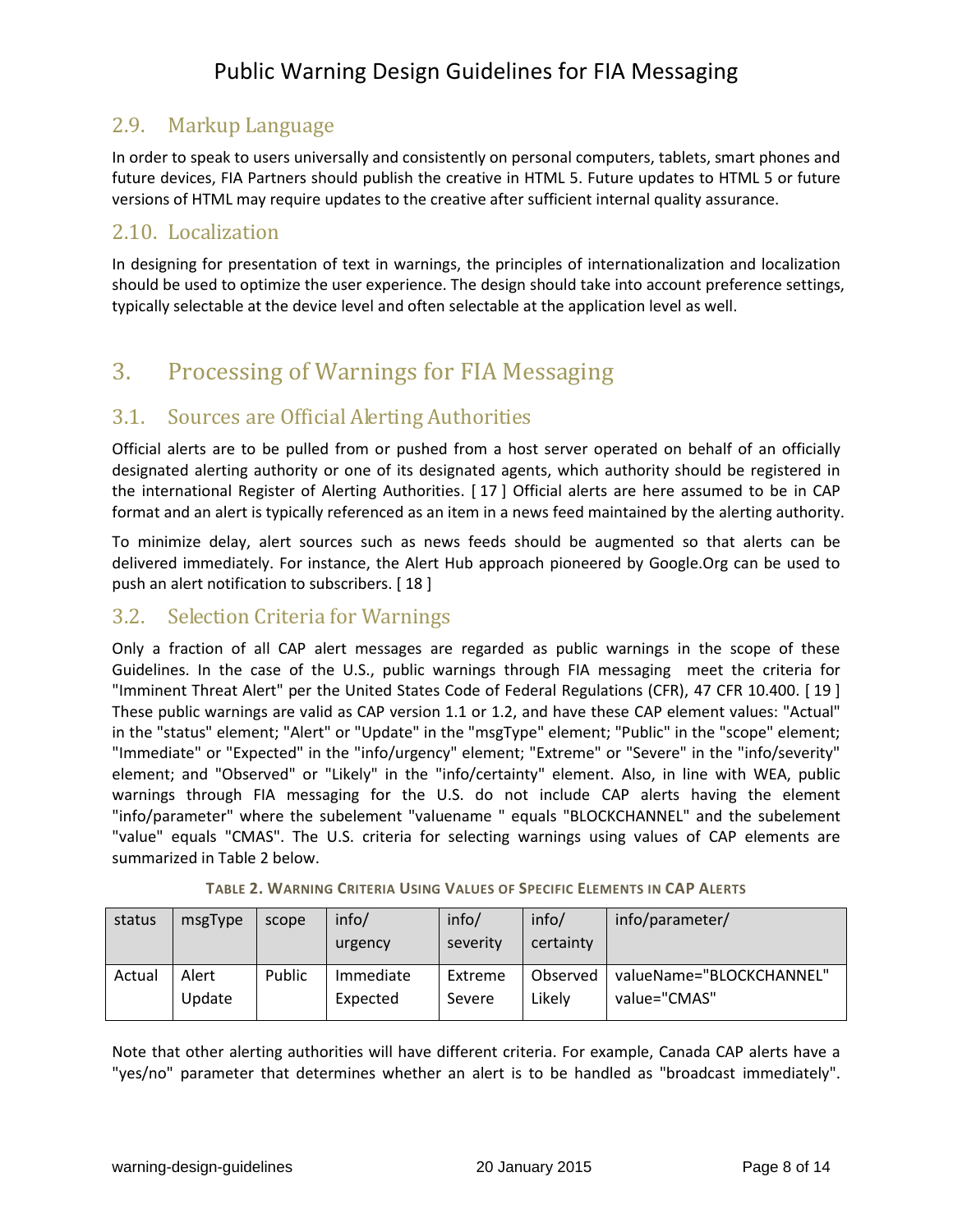[20] China also may use a special flag in their CAP alerts to identify the "red alerts" that merit FIA messaging.

#### <span id="page-8-0"></span>3.3. Alerts with Multiple "info" Elements

A CAP alert may specify multiple "info" elements ("blocks"), each one having sub-elements that affect the warning selection criteria, as well as a different language, different alerting areas, etc. For purposes of these Guidelines, each of the multiple info elements should be treated as a discrete CAP alert.

#### <span id="page-8-1"></span>3.4. Identifying the Type of Event

It is necessary to identify the type of event (e.g., tornado, tsunami, and hurricane) as part of the process of selecting which alerts should trigger a public warning through FIA messaging. For example, the rule to identify a tsunami alert may be that "tsunami" occurs as the first seven characters (case insensitive) in the "event" element of a CAP alert (this example is for U.S. operated tsunami warning centers). The specific rules agreed in public warning through FIA messaging in order to identify the type of event should be available on the FIA Reference Service. [ 21 ]

#### <span id="page-8-2"></span>3.5. Handling Updates

A CAP message with msgType "update" updates and supersedes (replaces in full) all earlier message(s) identified in the value of the "references" element. All updates to warnings previously disseminated should be evaluated, even if the update does not meet the criteria for "Imminent Threat Alert" (described above). This is necessary because an update may change one or more of the CAP values of urgency, severity, or certainty or otherwise affect the duration of the warning (described in [3.7](#page-8-4) below).

#### <span id="page-8-3"></span>3.6. Geo-targeting of Warnings

Warnings should be disseminated according to the geographic information available in the CAP alert, specified in the "info/area" element(s). It should be noted that diverse alerting areas can be specified in a single alert, i.e., an alert may specify multiple "info" elements ("blocks"), each having separate alerting areas with diverse values of the warning selection criteria.

#### <span id="page-8-4"></span>3.7. Duration of Warning

Warnings should be disseminated according to the starting date/time in the CAP alert or update and the expiration time if the value of the "info/expires" element is in the CAP alert. The starting date/time is the value of, in preferred order: the "info/effective" element (if included), the "info/onset" element (if included), or the value of the "sent" element (always included). The starting date/time (with time zone localized to the targeted device) should be displayed in the warning. The date/time of expiration, if in the CAP alert, should also be displayed in the warning (with time zone localized to the targeted device). No warning should be disseminated for alerts having an expiration time that is past.

#### <span id="page-8-5"></span>3.8. Cancellation of Warning

Once FIA Partners have disseminated a warning message, they should monitor for CAP alerts that cancel it. The cancellation CAP message will have "Actual" in the "status" element; "Cancel" in the "msgType" element; "Public" in the "scope" element; and, the warning will be identified among the earlier messages in the value of the "references" element. On receipt of the cancellation, dissemination of that warning to its alerting areas should cease.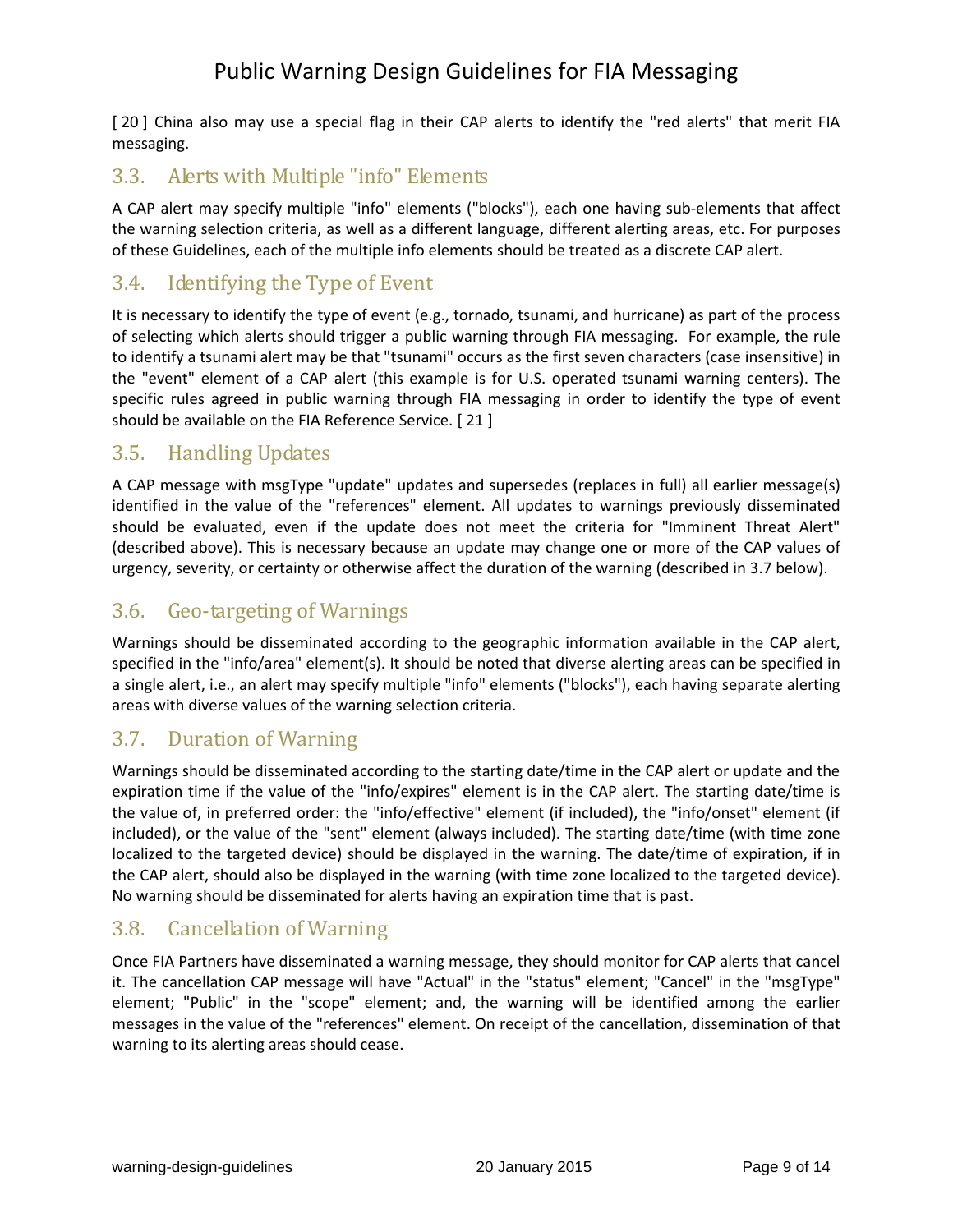#### <span id="page-9-0"></span>3.9. Use of Test and Exercise Alerts

Those involved in helping to disseminate public warnings should simulate for test and exercise purposes the dissemination of messages meeting the criteria for warnings summarized in Table 2, except that the "status" element has the value "Test" or "Exercise". In an exercise simulation, the exercise identifier might be found in the value of the "note" element of CAP alerts.

#### <span id="page-9-1"></span>3.10. CAP Best Practices Guidelines

A guidance document entitled "Example Practices: CAP Feeds" is available as an OASIS Committee Note [22] and there is a companion document with example practices for various CAP elements, entitled "Example Practices: CAP Elements". [ 23 ] Of particular interest here are the sections on alerts that span jurisdiction boundaries and alert updating, especially when an alert is about a moving threat or otherwise evolving situation. They also offer guidance about coding alert areas and providing useful text in the CAP description and instruction elements.

## <span id="page-9-2"></span>4. Privacy and Other Policy Considerations

#### <span id="page-9-3"></span>4.1. Code of Conduct and Principles

FIA Partners that present public warnings are bound by the Network Advertising Initiative (NAI) Code of Conduct [ 24 ] and principles adopted by the Digital Advertising Alliance (DAA) governing the collection and use of data. [ 25 ] Especially relevant in the public warning context are provisions in the NAI Code of Conduct related to Interest-Based Advertising and DAA principles concerned with Online Behavioral Advertising.

#### <span id="page-9-4"></span>4.2. No Personally Identifiable Information

FIA Partners will never collect or exploit personally identifiable information in any manner associated with their public warning activities.

#### <span id="page-9-5"></span>4.3. Public Warnings Not Subject to Opt-out and AdChoices

The criteria for public warning (defined in section 3 above) are such that opt-out should not be offered as a user option.

In contrast to other online ads, a public warning through FIA messaging should not be accompanied by the "AdChoices" [ 26 ] standard industry icon, which is designed to inform users where ads are targeted to their interests. Instead, an information icon should be present in the upper right corner. If clicked, the in-banner overlay will state that the user has received the alert from the alerting authority because his/her device has been identified as being within the alerting area. Additional information could be accessible from the icon, such as specifics on policies and procedures entailed in the warning dissemination.

#### <span id="page-9-6"></span>4.4. Geo-location Considerations

General geo-location of end-user devices in the alerting area during the time of a public warning is essential to the public warning activity and should not require user opt-in. However, "precise geo-location" does require user opt-in, as stated in the Network Advertising Initiative Code of Conduct.

#### <span id="page-9-7"></span>4.5. Sharing Analytic Data on Warnings

Presenting warnings through FIA messaging opens the possibility to analyze in real time as well as postevent the effectiveness of any particular public warning effort. For instance, variations in click-through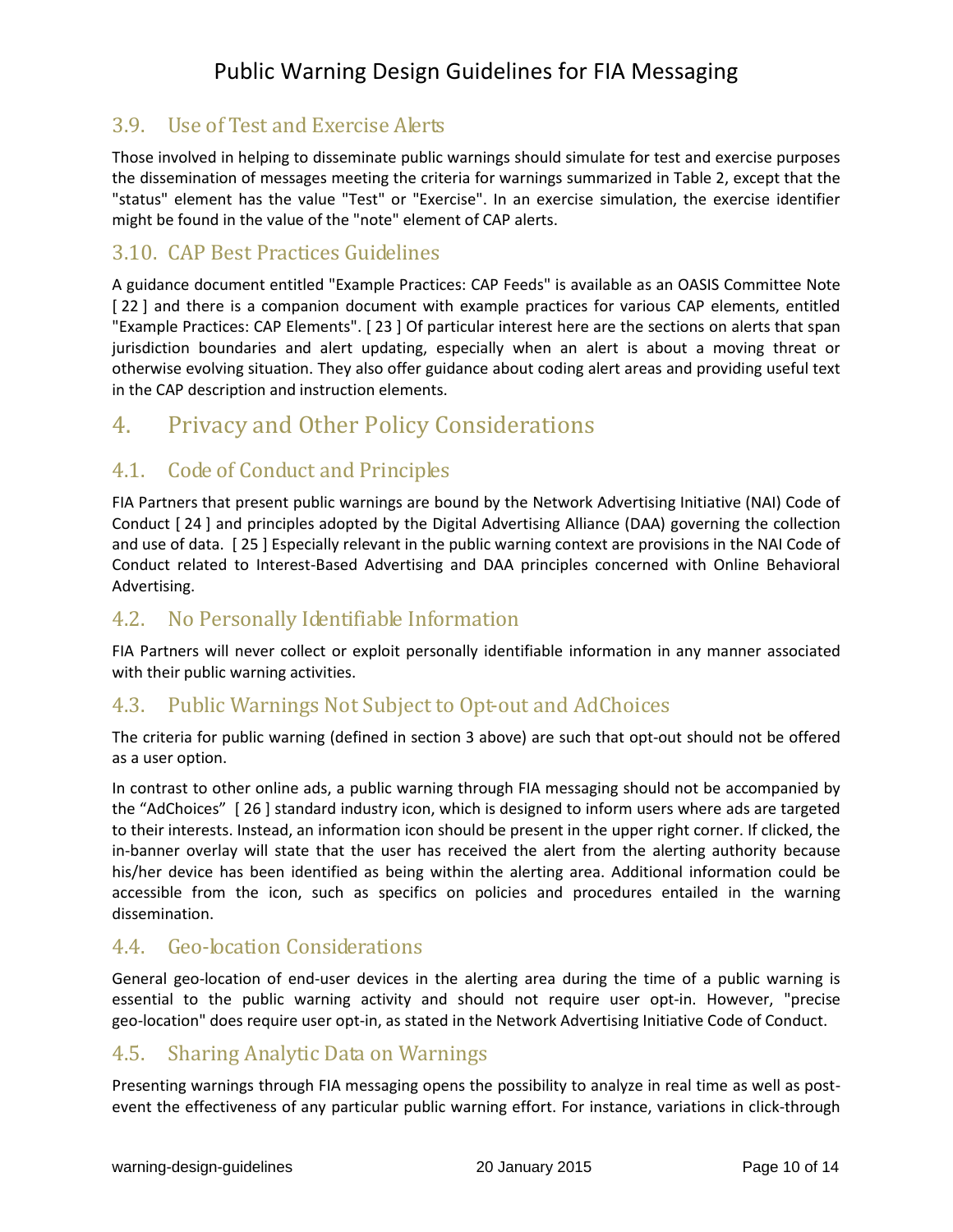rates might indicate that certain neighborhoods are being less responsive to a warning than others, which could then prompt immediate actions to provide additional messaging to certain audiences or to step up warning by other means. Accordingly, FIA Partners should be responsive to requests from alerting authorities for appropriate access to general/aggregated analytic data associated with public warnings through FIA messaging.

#### <span id="page-10-1"></span>4.6. Non-proprietary Works

The text and design works used in the presentation of public warnings through FIA messaging should be licensed so as to allow the works to be freely copied and redistributed in any medium or format and allow others to transform and build upon the material for any purpose. These are characteristic of the Creative Commons license called "Attribution-ShareAlike 4.0 International". [ 27 ]

## <span id="page-10-0"></span>Acknowledgments

The following individuals contributed to development of this document and their contributions are gratefully acknowledged.

| <b>Betty Hearn Morrow</b> | Professor Emeritus, Sociology/Anthropology, Florida International<br><b>University</b> |
|---------------------------|----------------------------------------------------------------------------------------|
| <b>Brian Wentz</b>        | Associate Professor at Shippensburg University                                         |
| Dag Roger Kristofferson   | Senior Advisor, Norwegian Meteorological Institute                                     |
| Doug Allport              | <b>Canadian Association for Public Alerting and Notification</b>                       |
| Eliot Christian           | Advisor to World Meteorological Organization (WMO)                                     |
| <b>Elizabeth Klute</b>    | Regional Emergency Manager, Amtrak                                                     |
| Gary Ham                  | Consultant to U.S. Integrated Public Alert and Warning System (IPAWS)                  |
| Jason Bier                | Chief Privacy Officer, Conversant                                                      |
| Jim Devine                | Senior Science Advisor to the Director, U.S. Geological Survey                         |
| Jon Gill                  | Chair, WMO Expert Team on Communication, Outreach and Public                           |
|                           | <b>Education Aspects of Public Weather Services Delivery</b>                           |
| Jonathan Lazar            | Director, Universal Usability Laboratory, Towson University                            |
| Karyono                   | Indonesia Meteorological Climatological and Geophysical Agency (BMKG)                  |
| Khalil Hayek              | Natural Resources Canada (NRCan)                                                       |
| Mike Gerber               | U.S. National Oceanic and Atmospheric Administration, National Weather                 |
|                           | <b>Service</b>                                                                         |
| Norm Paulsen              | <b>Environment Canada</b>                                                              |
| Nuwan Waidyanatha         | <b>LIRNEasia</b>                                                                       |
| Pei Shungiang             | China Meteorological Administration                                                    |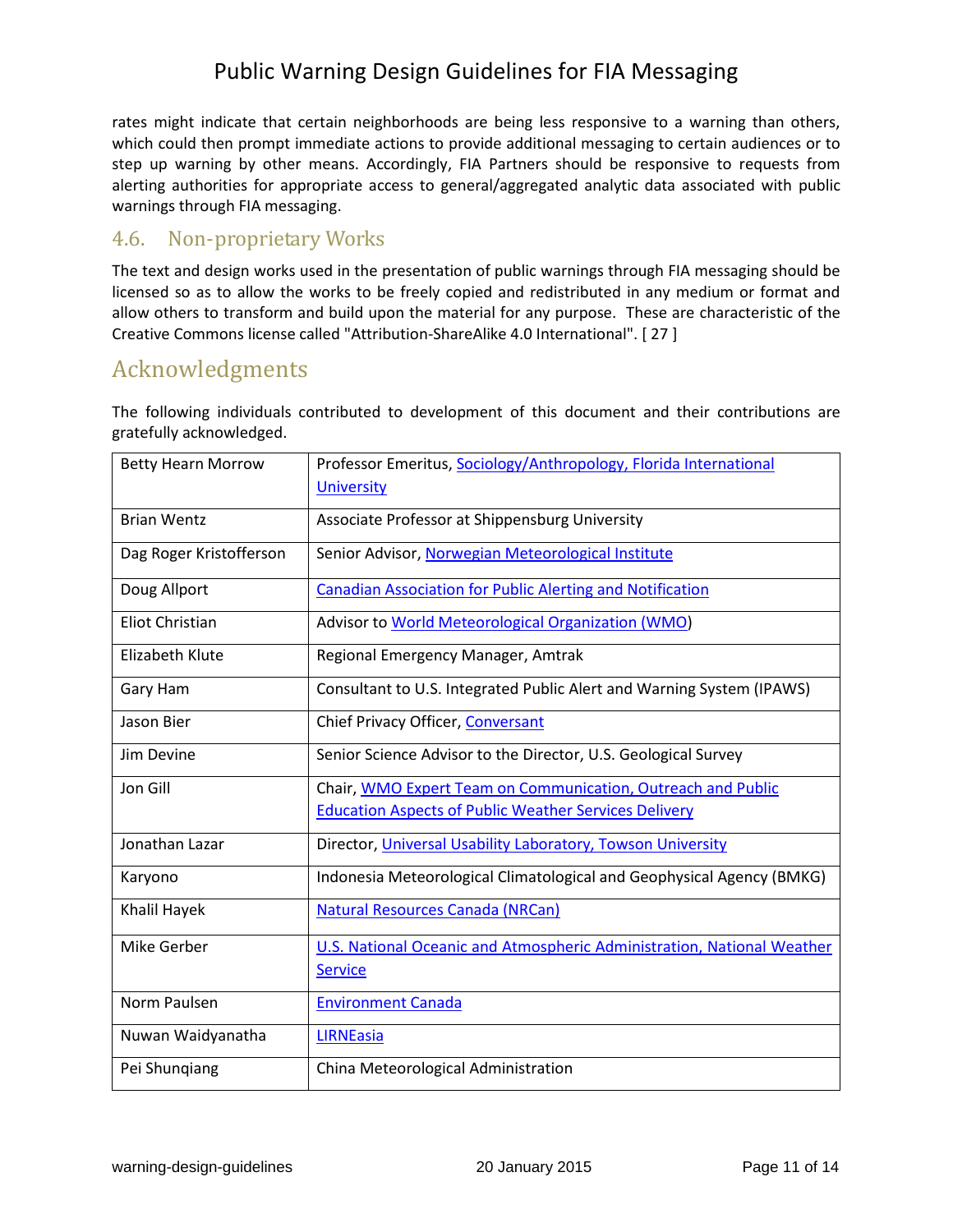| Rebecca May          | Project Coordinator at National Center for Disaster Preparedness,         |
|----------------------|---------------------------------------------------------------------------|
|                      | Earth Institute, Columbia University                                      |
| Siegfried and Petra  | Deutsche Wetterdienst                                                     |
| Fechner              |                                                                           |
| <b>Stacy Ward</b>    | <b>Associate Creative Director, Conversant</b>                            |
| Stefano Marsella and | Italian Ministry of Interior, Department of Fire Corps, Public Rescue and |
| Marcello Marzoli     | Civil Defence                                                             |
| Virginia Clerveaux   | Deputy Director, Department of Disaster Management, Turks and Caicos      |
| Vlasta Tutis         | Assistant Director, Meteorological and Hydrological Service, Croatia      |

## <span id="page-11-0"></span>Glossary of Terms

**AdChoices** - an icon served with certain online ads to provide clear and prominent notice of targeted advertising and linked to information about the tracking so that users may opt-out

**ad server** - networked computer providing advertising content customized to different user categories

**canned text** - static text prepared for repeated use under specifically agreed conditions

**CAP (Common Alerting Protocol)** - an XML-based data format for exchanging public warnings and emergencies between alerting technologies

**creative** - used as a noun in the advertising and communications industry to refer to a design work

- **FIA messaging -** online communications by FIA Partners to convey public warnings in the event of an imminent threat, which may involve use of "ad servers" and other technologies normally used to disseminate advertising for publishers
- **HTML 5 (HyperText Markup Language version 5)**  provides rules for structuring and presenting online a broad range of content, including scalable vector graphics
- **messaging -** the practice of sending and receiving written communications by computer or mobile phone [ 28 ]

**online media** - distributors of digital material online, especially including photos, video and audio

**opt-in / opt-out** - to choose whether or not to participate in something

- **personally identifiable information** information that can be used on its own or with other information to identify, contact, or locate a single person, or to identify an individual in context
- **pre-roll** an in-stream video that plays before user-selected content
- **symbology** a system of symbols
- **text crawl** text that appears across screen from one edge and disappears from the opposite edge
- **WEA (Wireless Emergency Alerts)** emergency messages sent by authorized government alerting authorities through mobile carriers
- **XML (eXtensible Markup Language)** a set of rules for encoding documents in a format that is both human-readable and machine-readable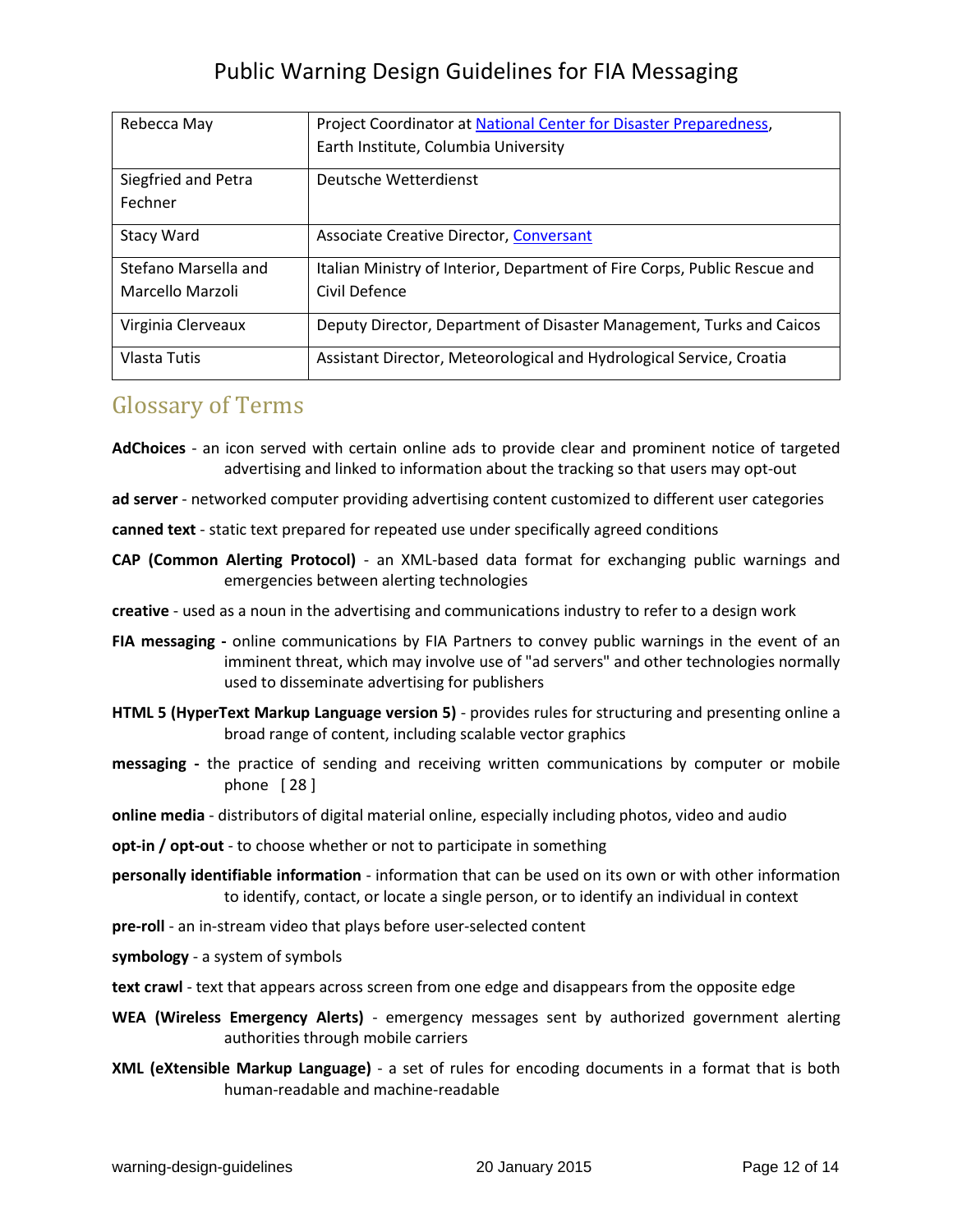## <span id="page-12-0"></span>End Notes

 $\overline{a}$ [1] The Common Alerting Protocol (CAP) is described very briefly in the Online Media flyer at [http://www.wmo.int/pages/prog/amp/pwsp/documents/OnlineMediaCAP\\_Final.pdf](http://www.wmo.int/pages/prog/amp/pwsp/documents/OnlineMediaCAP_Final.pdf) (see also, [https://www.wmo.int/pages/prog/amp/pwsp/CommonAlertingProtocol\\_en.html](https://www.wmo.int/pages/prog/amp/pwsp/CommonAlertingProtocol_en.html) ). The CAP specifications, versions 1.1 and 1.2, are available at [http://docs.oasis-open.org/emergency/cap/.](http://docs.oasis-open.org/emergency/cap/)

[ 2 ] Google Public Alerts is described at [https://support.google.com/publicalerts/.](https://support.google.com/publicalerts/)

[3] The [Federation for Internet Alerts \(FIA\)](http://internetalerts.org/) website is at [http://internetalerts.org.](http://internetalerts.org/)

[ 4 ] "Guide on Improving Public Understanding of and Response to Warnings" (WMO/TD No. 1139) is at [http://www.wmo.int/pages/prog/amp/pwsp/pdf/TD-1139.pdf.](http://www.wmo.int/pages/prog/amp/pwsp/pdf/TD-1139.pdf)

[ 5 ] "Guidelines on International and Cross-Border Collaboration in the Warning Process" (WMO/TD No. 1560) is at [http://www.wmo.int/pages/prog/amp/pwsp/documents/TD\\_1560\\_PWS22\\_en.pdf.](http://www.wmo.int/pages/prog/amp/pwsp/documents/TD_1560_PWS22_en.pdf)

[ 6 ] The standard "Criteria for Safety Symbols" (ANSI Z535.3-2011) can be purchased at [http://webstore.ansi.org/RecordDetail.aspx?sku=ANSI/NEMA+Z535.3-2011.](http://webstore.ansi.org/RecordDetail.aspx?sku=ANSI/NEMA+Z535.3-2011)

[ 7 ] Common Look and Feel Guidance for Canada's National Public Alerting System is at [http://cradpdf.drdc.gc.ca/PDFS/unc129/p538116\\_A1b.pdf](http://cradpdf.drdc.gc.ca/PDFS/unc129/p538116_A1b.pdf)

[ 8 ] The website for MeteoAlarm is [http://www.meteoalarm.eu/.](http://www.meteoalarm.eu/)

[ 9 ] The Report prepared by Nuwan Waidyanatha is available at [https://sahana](https://sahana-wordpress.osuosl.org/wp-content/uploads/2013/05/report_waidy_CAP2013.pdf)[wordpress.osuosl.org/wp-content/uploads/2013/05/report\\_waidy\\_CAP2013.pdf.](https://sahana-wordpress.osuosl.org/wp-content/uploads/2013/05/report_waidy_CAP2013.pdf)

[10] An August 2012 announcement about the OCHA "Humanitarian and Country Icons" is at [http://reliefweb.int/map/world/world-humanitarian-and-country-icons-2012.](http://reliefweb.int/map/world/world-humanitarian-and-country-icons-2012) The announcement provides links to download the free symbols in various formats. It also notes an OCHA graphics style book that describes best practices, available at [http://www.unocha.org/about](http://www.unocha.org/about-us/publications/thematic)[us/publications/thematic.](http://www.unocha.org/about-us/publications/thematic)

[11] A description of the Emergency Mapping Symbology developed for the Canadian government is at [http://cms.masas-x.ca.s3.amazonaws.com/EMS\\_Symbology\\_v1.0.pdf .](http://cms.masas-x.ca.s3.amazonaws.com/EMS_Symbology_v1.0.pdf) Icons (all sizes) are at [http://cms.masas-x.ca.s3.amazonaws.com/EMS\\_Symbology\\_v1.0\\_full.zip.](http://cms.masas-x.ca.s3.amazonaws.com/EMS_Symbology_v1.0_full.zip)

[12] The website<http://www.fgdc.gov/HSWG/index.html> describes a set of symbols for public safety that was developed through 2005 by the Homeland Security Working Group of the United States Federal Geographic Data Committee.

[13] "The Evolution of Online Display Advertising" is offered by the Internet Advertising Bureau - UK at [http://www.youtube.com/watch?v=1C0n\\_9DOlwE](http://www.youtube.com/watch?v=1C0n_9DOlwE) .

[ 14 ] Section 508 of the U.S. Rehabilitation Act is available at [http://www.section508.gov/.](http://www.section508.gov/)